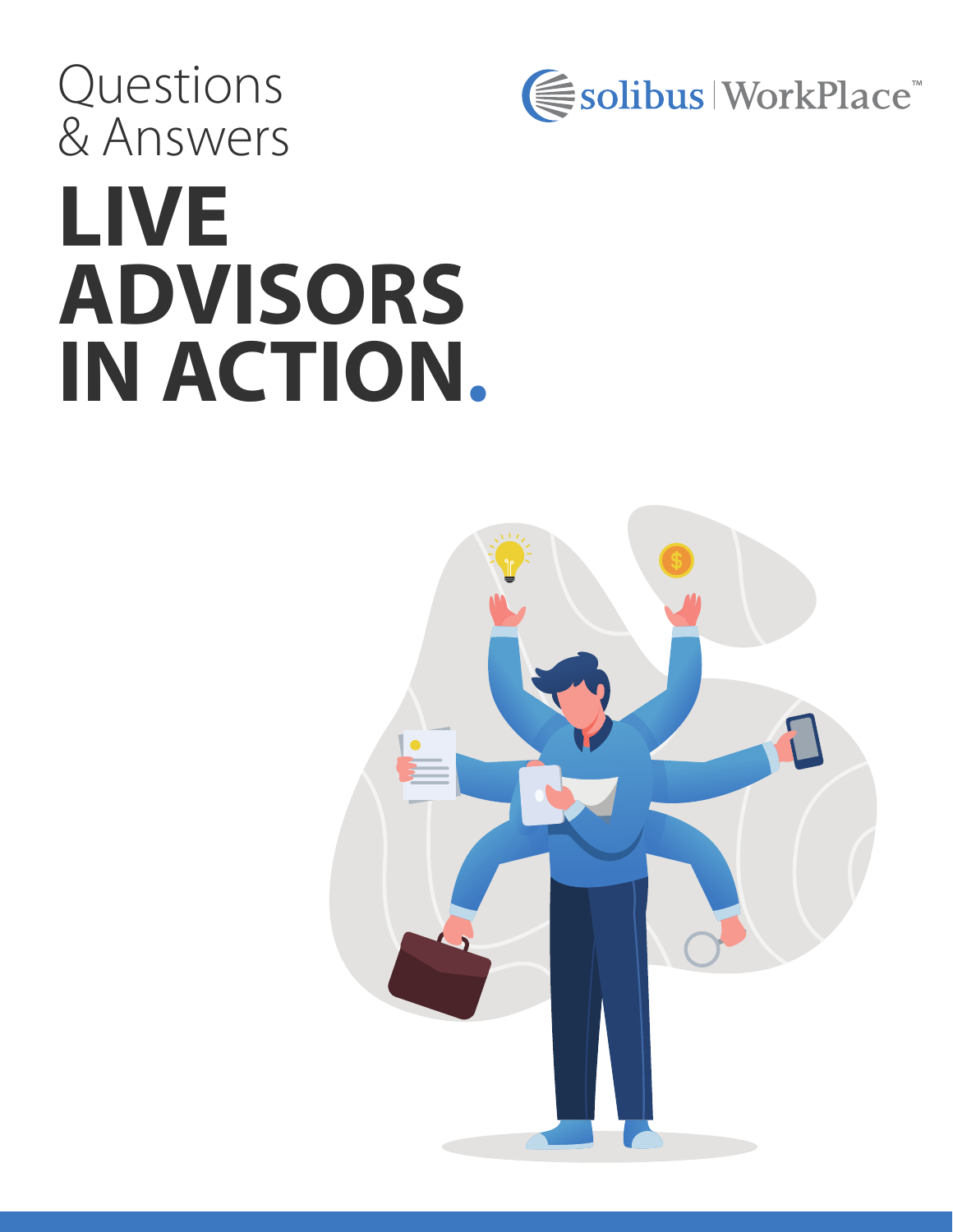## **QUESTIONS ANSWERED BY THINKHR LIVE ADVISORS**

Solibus WorkPlace provides convenient and immediate access to expert Live Advisor who provide the guidance employers need to prepare for and manage day-to-day people risk.

- ? Discrimination, EEO, ADA
- ? Employee Relations
- ? Performance Management
- **?** Policies and Procedures
- ? Recruiting and Hiring

 $X$   $X$   $X$ 

- ? Leaves of Absence-FMLA, PDL, USERRA
- ? Wage and Hour, Worker Classification
- ? Workers' Compensation
- **7** General Benefits Compliane
- **?** COBRA, ERISA, HIPAA, ACA
- ? Statutory Compliance
- ? Conflict Resolution
- **7** Terminations
- **7** Workplace Safety
- **7** Unlawful Harassment

#### XX) **Leaves of Absence (LOA)**  $\mathbf{x}$   $\mathbf{x}$

• Our company provides a bonus to all employees based on overall company performance. Do we have to pay an employee who is out on leave of absence (LOA), and would payment of bonus impact his disability payments?

• When an employee is on a LOA, must the employer continue health insurance, or is this a COBRA event?

• Our company recently had a woman return from maternity leave having used up all her CFRA, PFL and FMLA of her state and federal leave entitlements. She worked for three days and is out on disability again due to postpartum depression. When she comes back to work is she now eligible for leave again? Are we required to hold her job for her? What are our options? We are currently going through a reorganization and are thinking about downsizing; could we terminate her without liability?

• We have an employee who does not qualify for FMLA. We would like to know what other types of leave she might be qualified to use. What are the eligibility requirements for the various leaves?

## **Compliance**

- Are employers required to notify employees if cameras are installed in the general areas?
- We want to develop an expense reimbursement policy. What expenses can be reimbursed for telecommuting employees?. Specifically, we have telecommuting employees and want to know if the company has to reimburse them for Internet and electricity expenses since they are working from home doing company work.
- We are a transportation company with 75 employees in the states of Illinois, Michigan and Indiana. What employment laws and mandatory training apply to our company?
- What are the training mandates for New York regarding sexual harassment and is there a stated timeline for training new hires, managers, and new managers?
- Now that we have more than 50 employees, we understand that HR gets a little more complicated. Do you have a list of things that need to be done to stay as compliant as possible?
- We are conducting an I-9 audit and have found that we are missing information for several employees. What do we need to do to ensure we are in compliance?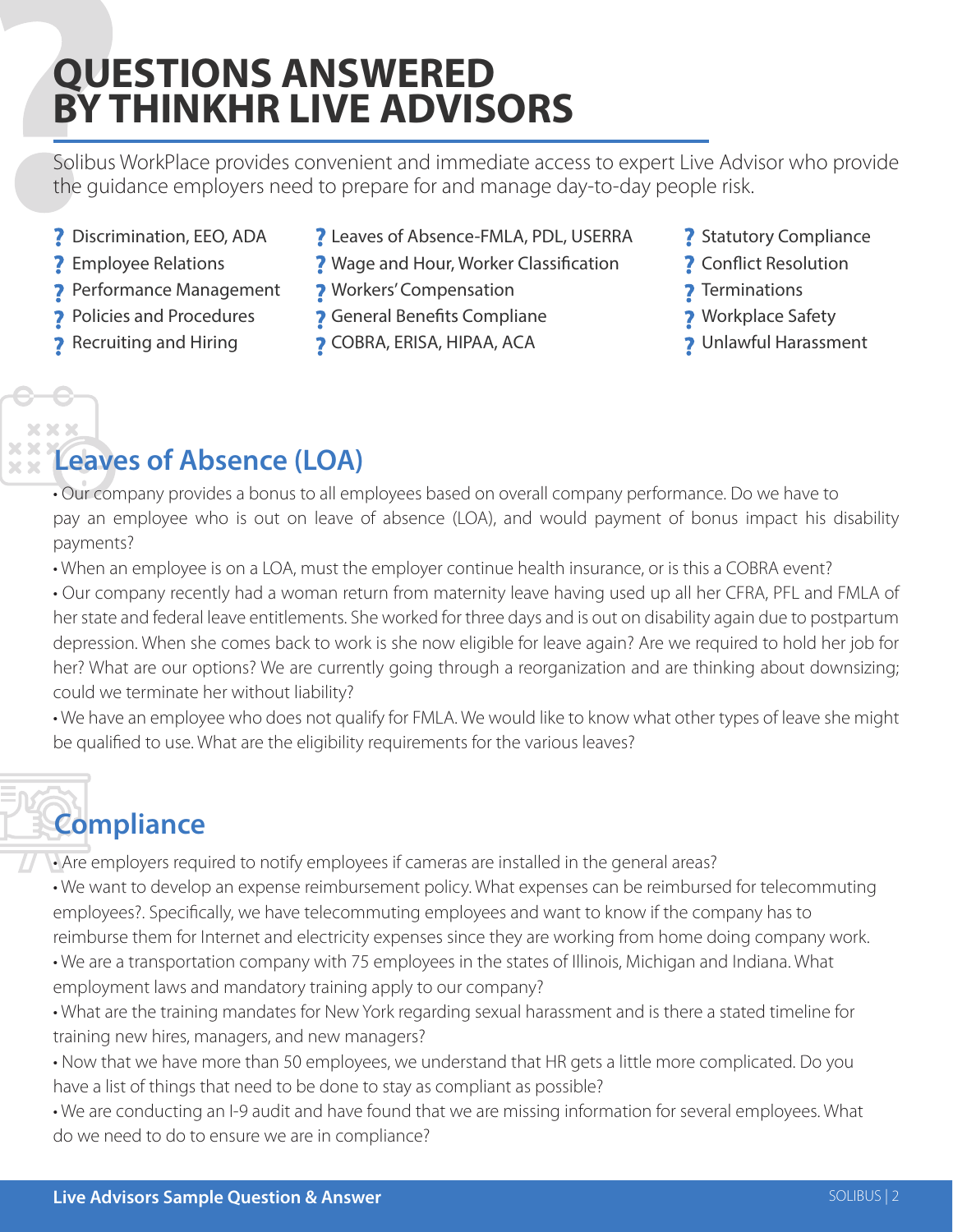## **Wage and Hour**

• What is the difference between exempt and nonexempt classifications and what are the requirements to classify a job as exempt?

• Can an employer make a deduction from an employee's pay or have him work a day for free because the employee broke the employer's equipment?

• Can nonexempt employees waive lunch breaks? What are the requirements for the two rest breaks for an eight-hour shift? If the company is closed for Labor Day on Monday, and an employee who works on Sundays wants to take Sunday off and work on Monday while the business is closed, is this ok?

• What are salaried employees entitled to if they work overtime hours? If they work a holiday are they entitled to get paid time and a half for that day? If they take a day or week off can we deduct that pay?

- What are the rules about providing holiday pay, sick pay, or vacation pay in my state?
- Do I have to provide paid time off to long-term independent contractors?
- How can you determine whether a worker is an independent contractor or employee?
- Do we have to pay nonexempt employees if they volunteer to help set up or clean up after a company party?
- If a nonexempt employee volunteers to help organize company social events outside of business hours, must we pay the employee for that time?
- What are the laws regarding paying hourly employees on a "piece work" basis in the state of Missouri?

#### **Termination**

• Is it acceptable to terminate an employee because we believe he is at risk of having an accident as an older driver? • What documentation is required to properly terminate an employee?

• I have an employee stating that he is going to quit but hasn't officially given his resignation. Can we terminate the employee now on grounds of anticipating his quitting the company? wants to take Sunday off and work on Monday while the business is closed, is this ok?

• Are separation notices required in Arizona, Florida, Indiana, Massachusetts, New Jersey, Ohio, Pennsylvania, South Carolina, Texas, Virginia or Washington? Can you provide a sample separation notice or other termination form that we can use?

#### **Recruiting and Hiring**

• We sold one of our companies and all of our former employees moved to the new company. At the time of the sale, we offered one employee the option to return to us once we open a new facility (in about a month), and both the employee and the successor company agreed to this arrangement. Can we keep this employee on our benefits and just put him on an unpaid leave of absence until he returns next month?

• When our employee's employment was terminated, we agreed to pay COBRA premiums through a specified time frame as part of the severance agreement. That time period is about to expire. How should we communicate to the former employee that the terms of agreement are coming to an end and he will be responsible for premiums?

- What information needs to be included in an offer letter we are extending to hire a new employee?
- To be in compliance with the I-9 requirements, does an employer have to re-verify an employee's driver license once it has expired?
- Who in our company, besides HR, should have access to background and drug screening for new hires?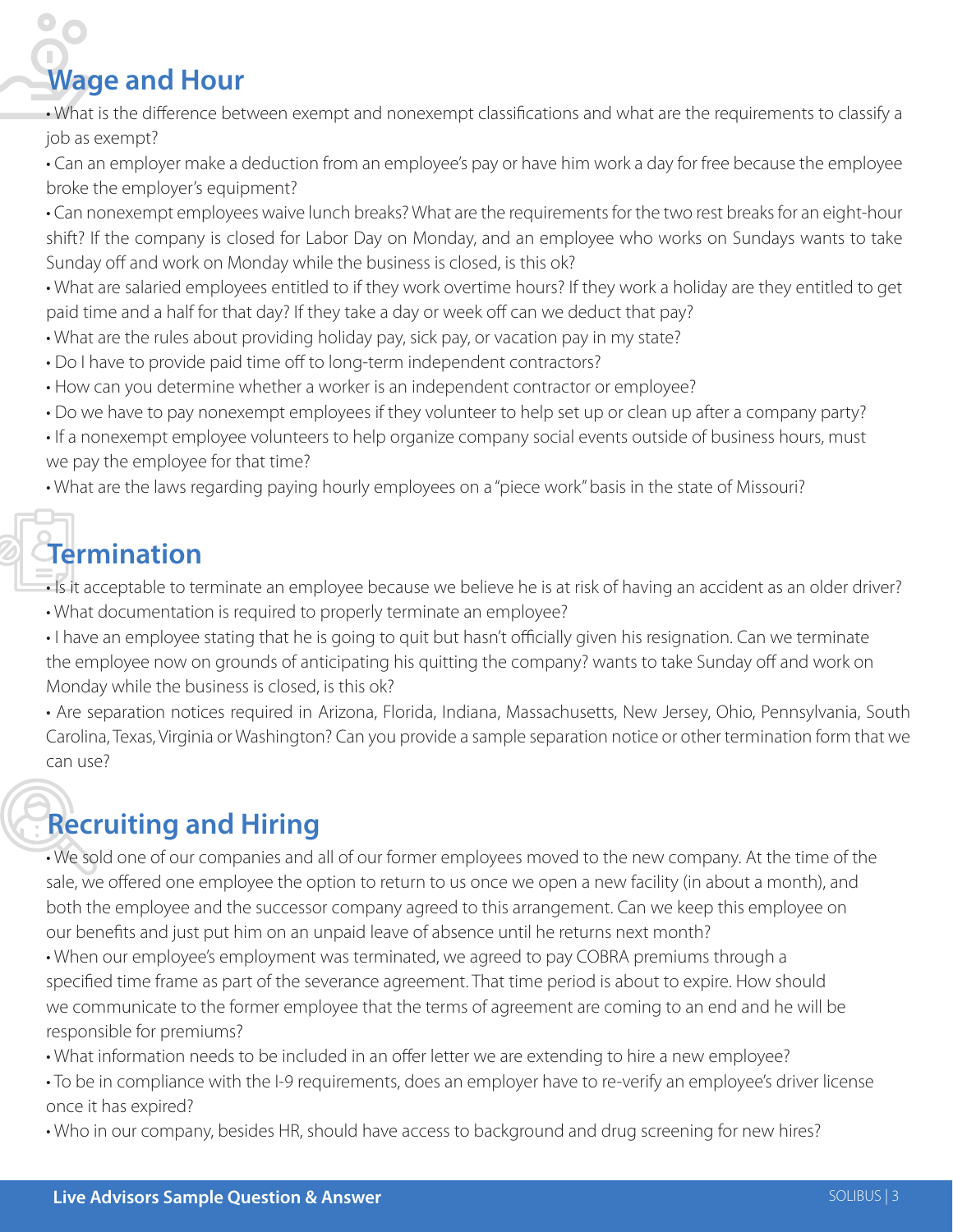#### **Employee Relations**

• Can we hire an intern here on an F-1 student visa to be a regular employee once the internship is completed? Are F-1 students authorized to work in the United States?

• We have an employee who went out on a 24-hour suicide watch. When should we allow him to return to work? • We want to offer a candidate a temp-to-hire position but with stipulation of a three-month temporary position without benefits but at a higher hourly compensation rate. Then, if the position continues to be required and the temporary employee is doing a good job, we will consider making this a full-time regular job at a lower rate of pay but with full benefits. Should we mention the possibility of the regular position and the pay/benefits for that position in the initial offer letter, or will that potentially be locking us into a contract by doing that?

• I just learned that one of our employees has been incarcerated. He will not be released for three months. Can I ask his probation officer the following questions? (1) What are the current charges against him? (2) When was he incarcerated? (3) Have there been any assault/violence charges filed? (4) Why is he on probation? (5) What did he do that violated his probation? (6) When will he be released from jail? (7) Under what terms? (8) Will he need time off of work to go to counseling or to conduct community service? This is a good employee with attendance issues–we are trying to gather the facts to decide whether to terminate due to absenteeism.

• My client received a call from a former employee who is trying to get a restraining order against another former employee. While they were both employed she had lodged a sexual harassment complaint against him and is now requesting documents from that complaint, none of which are signed by either party. The client is wondering which if any documents they can provide to the first former employee.

# **Forms**

• We would like federal and state checklists and sample letters for new hire, COBRA, leaves of absence and terminations.

• Do you have job descriptions, employee handbook, compensation, leaves of absence and performance tools available?

#### **Workers' Compensation and Safety**

- Do the OSHA rules allow employers to test employees for drugs if they have accidents in company vehicles?
- How do employers create case numbers for the OSHA 300 Log?
- Do employers have to conduct OSHA safety training in employee's primary language?

• We have an employee who is no longer disabled under workers' compensation and is able to return to work. Due to a downturn in business while he was gone, we laid off several employees and his position has been eliminated. Are we legally required to return him to work?

• We have an employee with a work injury who can now return to work on restricted duty. However, we cannot accommodate the restrictions. We need him to work a full 40 hours per week. He directs truck traffic in our ard, and the doctor's restrictions require that he not stand for long periods of time. Can we terminate his employment because we cannot accommodate the restrictions?

• We have an employee who was on a workers' compensation leave and recently returned to light duty on a part-time basis. He has now requested a leave of absence for six months for an unrelated reason. How should we handle this request and his benefits during the time off?